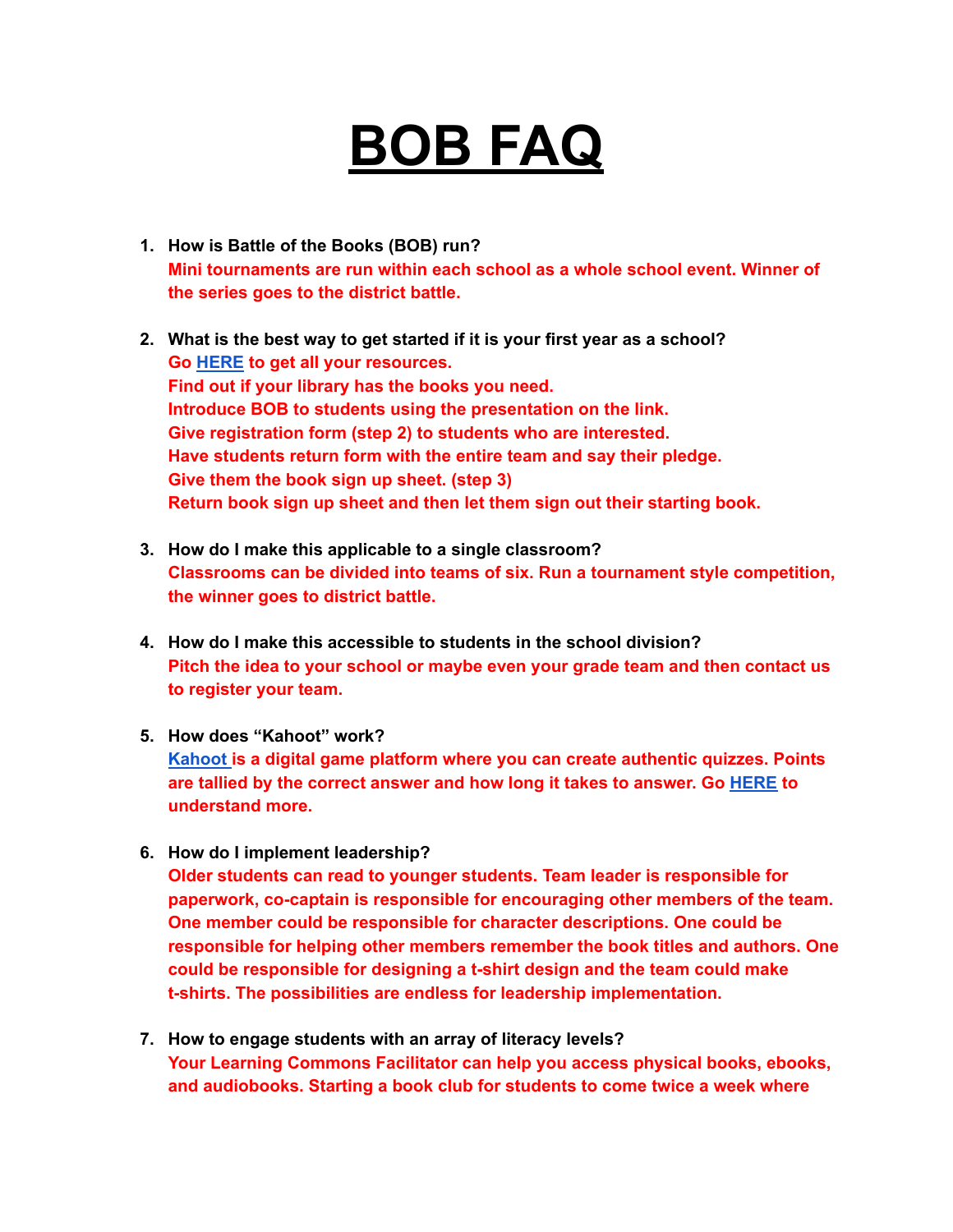**volunteer parents, older grades, teachers, or LC facilitators can read one of the harder books.**

**8. How is the structure?**

**The actual battle is set up like a tournament. Most of the work is done individually by the student and their team. There are other ways too, as long as students have read all the books before the battle.**

**9. How is it set up?**

**Mostly student driven. Adults can help by providing direction, forms, and books. Students do all the reading and preparing. Teachers can help by giving students a place to meet with their team.**

**10. How to facilitate this program?**

**Our main battle previous years was at head office in Airdrie and because of all the interest we needed to find a bigger facility for battles moving forward. A sponsor campaign can be implemented to help cover costs.**

- **11. How to implement it with limited space? Space is not an obstacle this year because the battles will be on Zoom and Kahoot as a digital event.**
- **12. How to implement supervision challenges? The teams meet on their own time. Supervision would only be a challenge on battle day.**
- **13. What is the realistic time limit for teachers and staff?**

**Teachers and staff are not involved much during the reading process; it is really only the battle day, which is one day.**

**14. How do I engage staff?**

**Show your staff the link to all the resources and then let them decide. This is implemented because we want students to love to read and enjoy a good story. If it becomes stressful for anyone then we are defeating the purpose of why we created Battle of the Books. Reading should be Fun!!**

- **15. How do I engage students? Students really buy into the competition piece. Create a challenge using intrinsic and extrinsic rewards.**
- **16. How do I get buy-in from teachers? Have one of the books be included as the novel study or literature circle pick within the classroom or Humanities picks.**